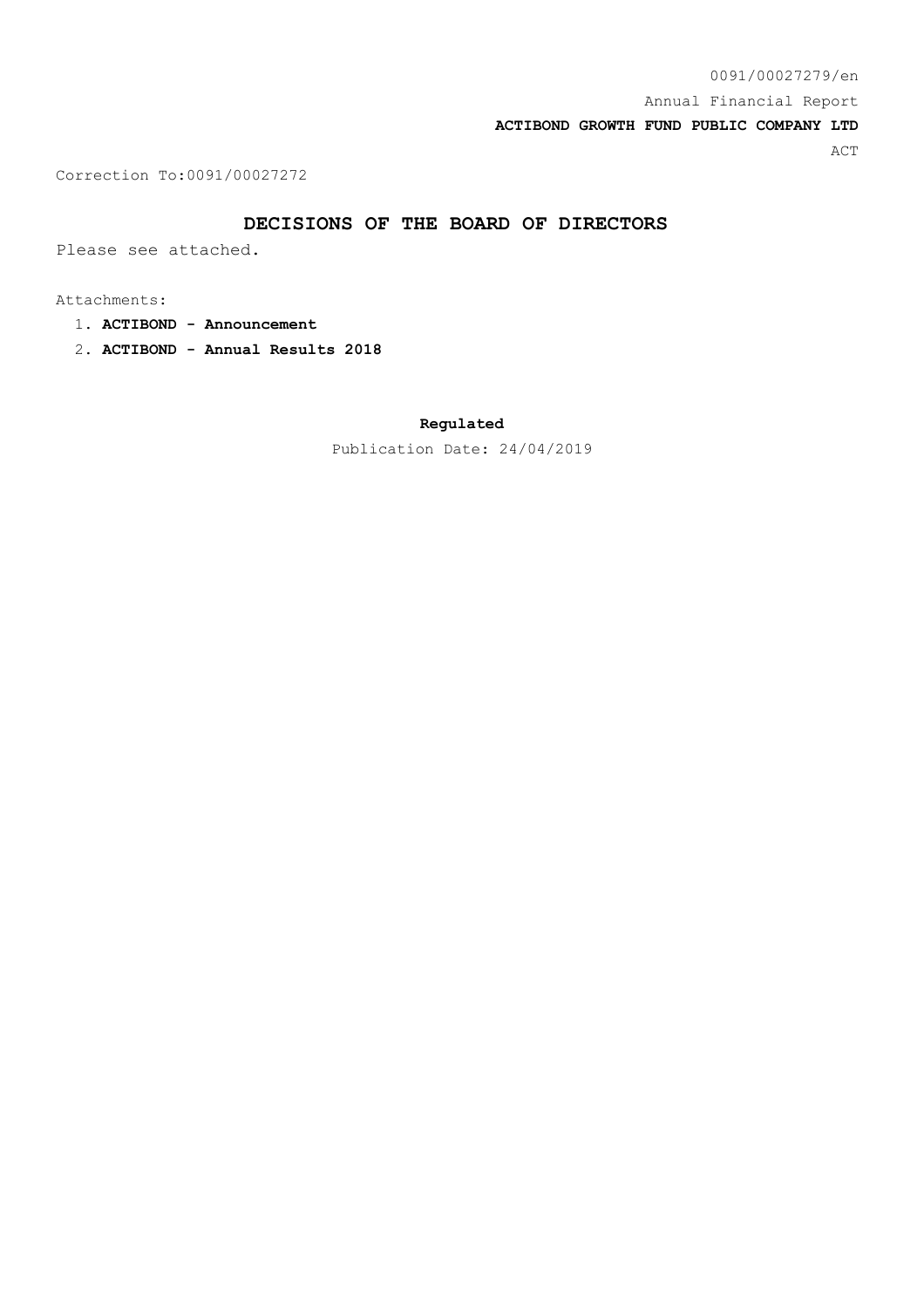## **ACTIBOND GROWTH FUND LTD**

### 23 April 2019

### **CORRECTIVE ANNOUNCEMENT**

# **Re: Correction to Announcement dated 22.4.2019 entitled "Approval of Annual Financial Report and date of Annual and Extraordinary General Meetings"**

We would like to inform you that at its meeting of 22 April 2019, the Board of Directors of Actibond Growth Fund Public Company Limited (the "Company"), examined the following matters:

#### A. Approval of Financial Report for 2018 and Annual General Meeting

- 1. The Board examined and approved the Annual Financial Report of the Company which includes the final audited accounts for the year ended 31 December 2018.
- 2. It approved the Statement of Corporate Governance, which forms part of the Directors' Report.

The Annual Financial Report and the Statement of Corporate Governance, as approved, will be included in the Company's final Annual Report for 2018 and will be published in electronic form on [www.sfsnet.com](http://www.sfsnet.com/) from where they may be printed. Moreover, a satisfactory number of copies are available free of charge at the Company's registered office, Ellinas Building, 6 Theotoki Str., 1055 Nicosia.

3. It decided to hold the Annual General Meeting of the Company's shareholders on 11 June 2019, at 11.30 am, at the Company's registered office, 6 Theotoki Str., Ellinas Building, 1055 Nicosia.

#### B. Extraordinary General Meeting

Whereas according to the Company's final audited financial statements for financial year 2018, the Company has lost more than 50% of its issued capital, in compliance with the provisions of Article 169F of the Companies Act, Cap. 113, an Extraordinary General Meeting of the Company's shareholders will be held on 11 June 2019, at 11.00 am at the Company's offices, 6 Theotoki Str., 1055 Nicosia, to consider the winding up of the Company or the need for any other measures.

#### C. Briefing of Shareholders on the General Meetings

The Company's shareholders will be notified of the Annual and Extraordinary General Meetings of the Company through posting of the relevant announcement on the website [www.sfsnet.com,](http://www.sfsnet.com/) the CSE website [www.cse.com.cy](http://www.cse.com.cy/) and in the daily press. Pursuant to the relevant provisions of the Companies Law, the notice will not be sent separately to each shareholder of the Company.

Prusec Limited **Secretary**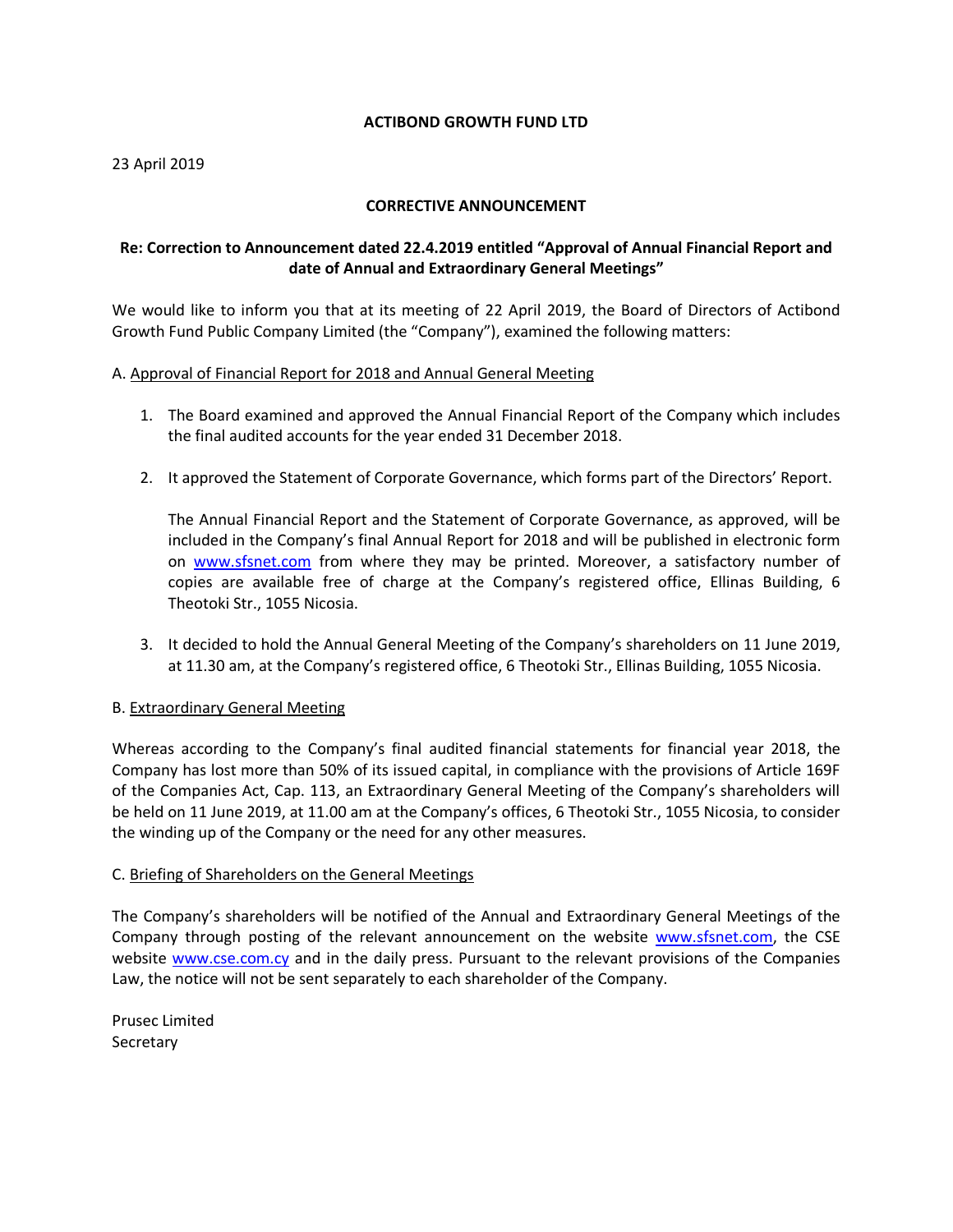# **STATEMENT OF PROFIT AND LOSS AND OTHER TOTAL INCOME FOR THE YEAR ENDED 31 DECEMBER 2018**

|                                                                                | 2018      | 2017      |
|--------------------------------------------------------------------------------|-----------|-----------|
|                                                                                | €         | €         |
| Income                                                                         |           |           |
| <b>Dividends</b>                                                               | 8.592     | 9,523     |
| Interest receivable                                                            | 1.241     | 116       |
|                                                                                | 9.833     | 9,639     |
| Other income from operations                                                   |           | 646       |
| Loss from the disposal of financial assets and liabilities at fair value       |           |           |
| through profit and loss                                                        | (300.128) | (46, 861) |
| Gain / (loss) from the revaluation of financial assets and liabilities at fair |           |           |
| value through profit and loss                                                  | 401.820   | 52,885    |
| Exchange difference from conversion of investments and cash held in            |           |           |
| foreign currency                                                               | (6.045)   | (6,809)   |
|                                                                                | 105.480   | (9,500)   |
| <b>Expenses</b>                                                                |           |           |
| Interest payable                                                               | (2.601)   | (2,886)   |
| Reversal of provision for impairment in the value of cash and cash             |           |           |
| equivalents                                                                    | 1.104     |           |
| Management costs                                                               | (107.914) | (84, 613) |
| Finance costs                                                                  | (97)      | (361)     |
| Loss from operations before taxation                                           | (4.028)   | (78, 360) |
| <b>Taxation</b>                                                                |           |           |
| Loss for the year after taxation                                               | (4.028)   | (78, 360) |
|                                                                                |           |           |
| <b>Other total income</b>                                                      |           |           |
| Total expenses for the year                                                    | (4.028)   | (78, 360) |
|                                                                                |           |           |
| Loss per share (cents)                                                         | (0.01)    | (0.13)    |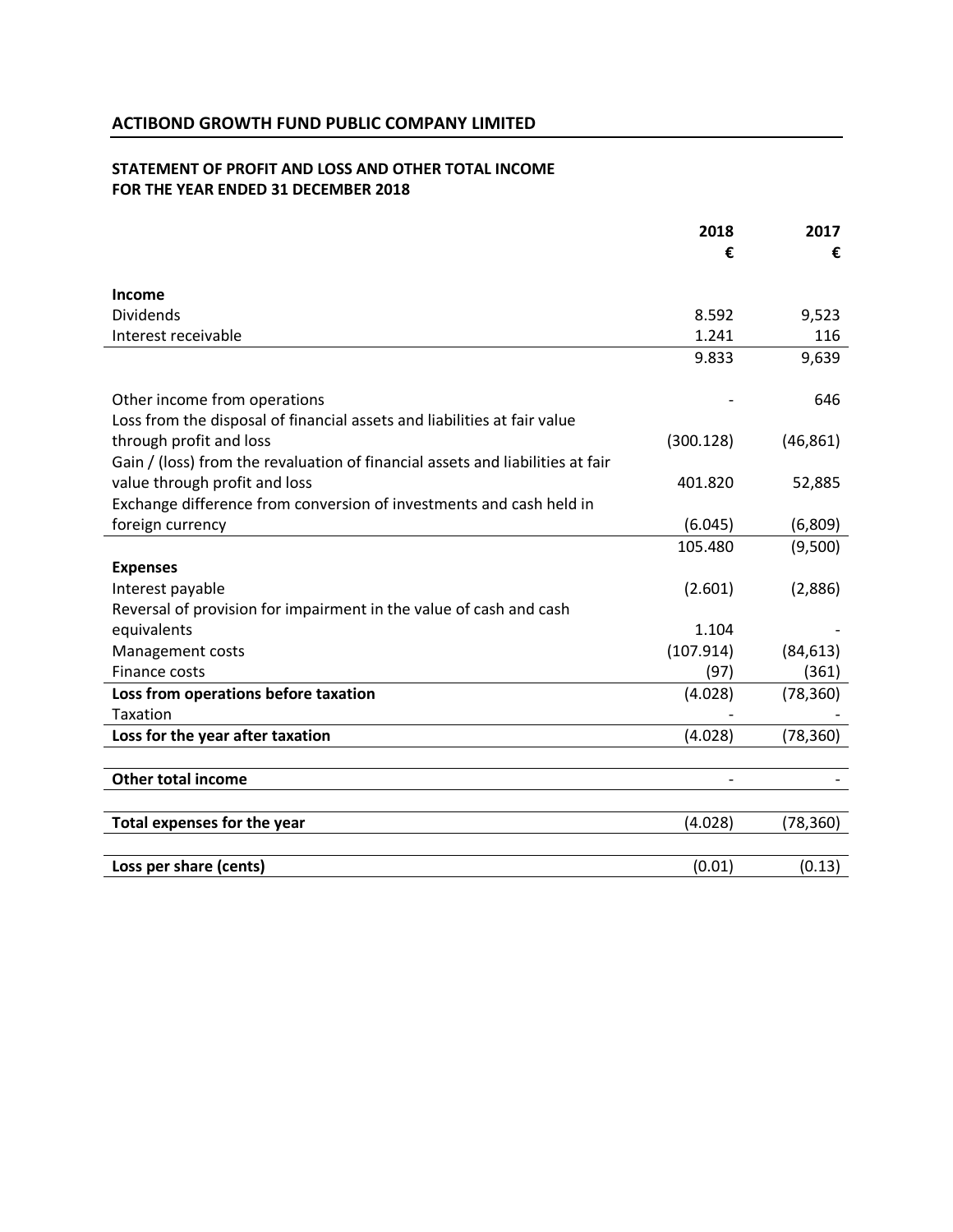# **ACTIBOND GROWTH FUND PUBLIC COMPANY LIMITED**

# **STATEMENT OF FINANCIAL POSITION AS AT 31 DECEMBER 2018**

|                                                             | 2018<br>€   | 2017<br>€   |
|-------------------------------------------------------------|-------------|-------------|
| <b>ASSETS</b>                                               |             |             |
| <b>Current assets</b>                                       |             |             |
| Financial assets at fair value through profit and loss      | 883.665     | 766,772     |
| Tax receivable                                              | 28.628      | 28,628      |
| Cash and cash equivalents                                   | 688.524     | 845,938     |
| <b>Total current assets</b>                                 | 1.600.817   | 1,641,338   |
| <b>Total assets</b>                                         | 1.600.817   | 1,641,338   |
| <b>EQUITY AND LIABILITIES</b><br><b>Current liabilities</b> |             |             |
| Creditors and expenses due                                  | 76.755      | 89,575      |
| Financial liabilities at fair value through profit and loss | 127.140     | 144,657     |
| <b>Total current liabilities</b>                            | 203.895     | 234,232     |
| <b>Equity</b>                                               |             |             |
| Share capital                                               | 4.090.068   | 4,090,068   |
| Reserves                                                    | (2.693.146) | (2,682,962) |
| <b>Total equity</b>                                         | 1.396.922   | 1,407,106   |
| <b>Total net position and liabilities</b>                   | 1.600.817   | 1,641,338   |
| Net asset value per share (cents)                           | 2.39        | 2.41        |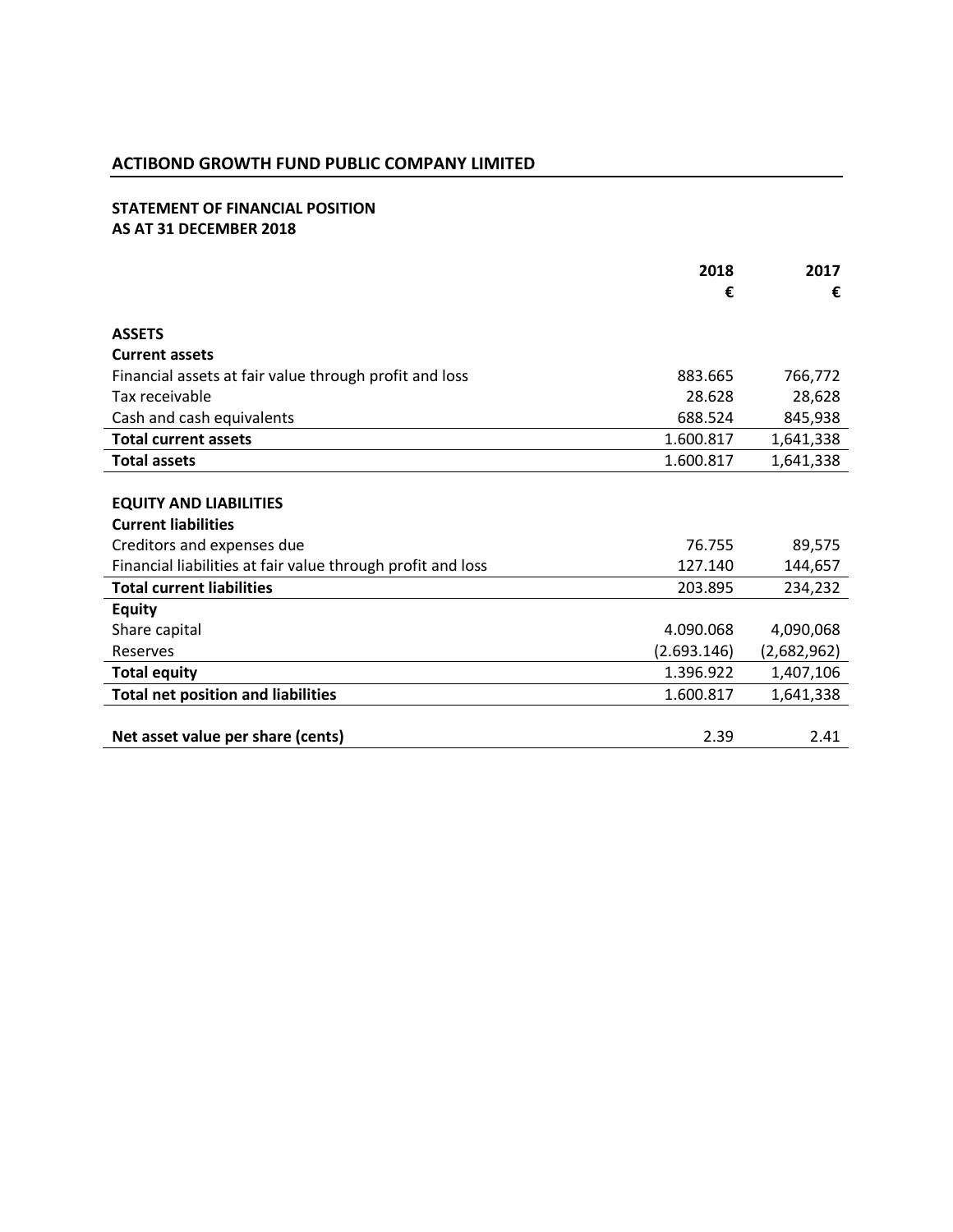# **STATEMENT OF CHANGES IN EQUITY FOR THE YEAR ENDED 31 DECEMBER 2018**

|                                       |               |           | Conversion of |                 |           |
|---------------------------------------|---------------|-----------|---------------|-----------------|-----------|
|                                       |               | Share     | share capital |                 |           |
|                                       |               | premium   | into euro     | Profit and loss |           |
|                                       | Share capital | reserve   | reserve       | account         | Total     |
|                                       | €             | €         | €             | €               | €         |
| Balance as at 1 January 2017          | 4,090,068     | (388,694) | 50,258        | (2.266.166)     | 1.485.466 |
| Total expenses for the year           |               |           |               | (78.360)        | (78.360)  |
|                                       |               |           |               |                 |           |
| Balance as at 1 January 2018 as       | 4,090,068     | (388,694) | 50,258        | (2,344.526)     | 1,407.106 |
| previously stated                     |               |           |               |                 |           |
| Adjustment for initial implementation |               |           |               |                 |           |
| of IFRS 9                             |               |           |               | (6.156)         | (6.156)   |
| Balance as at 1 January 2018          | 4.090.068     | (388.694) | 50.258        | (2.350.682)     | 1.400.950 |
| Total expenses for the year           |               |           |               | (4.028)         | (4.028)   |
| Balance as at 31 December 2018        | 4,090,068     | (388,694) | 50,258        | (2,354.710)     | 1.396.922 |

Companies which do not distribute 70% of their profits after tax, as defined by the Special Contribution for Defence Law of the Republic, within two years after the end of the relevant tax year, will be deemed to have distributed this amount as dividends. Special contribution for defence at 17% in 2014 onwards will be payable on such deemed dividends to the extent that the shareholders, at the end of the period of two years following the end of the relevant tax year, are Cyprus tax residents and are deemed to be domiciled in Cyprus. The amount of deemed distribution is reduced by any actual dividends paid out of the profits of the relevant year at any time. This special contribution for defence is payable by the Company for the account of the shareholders.